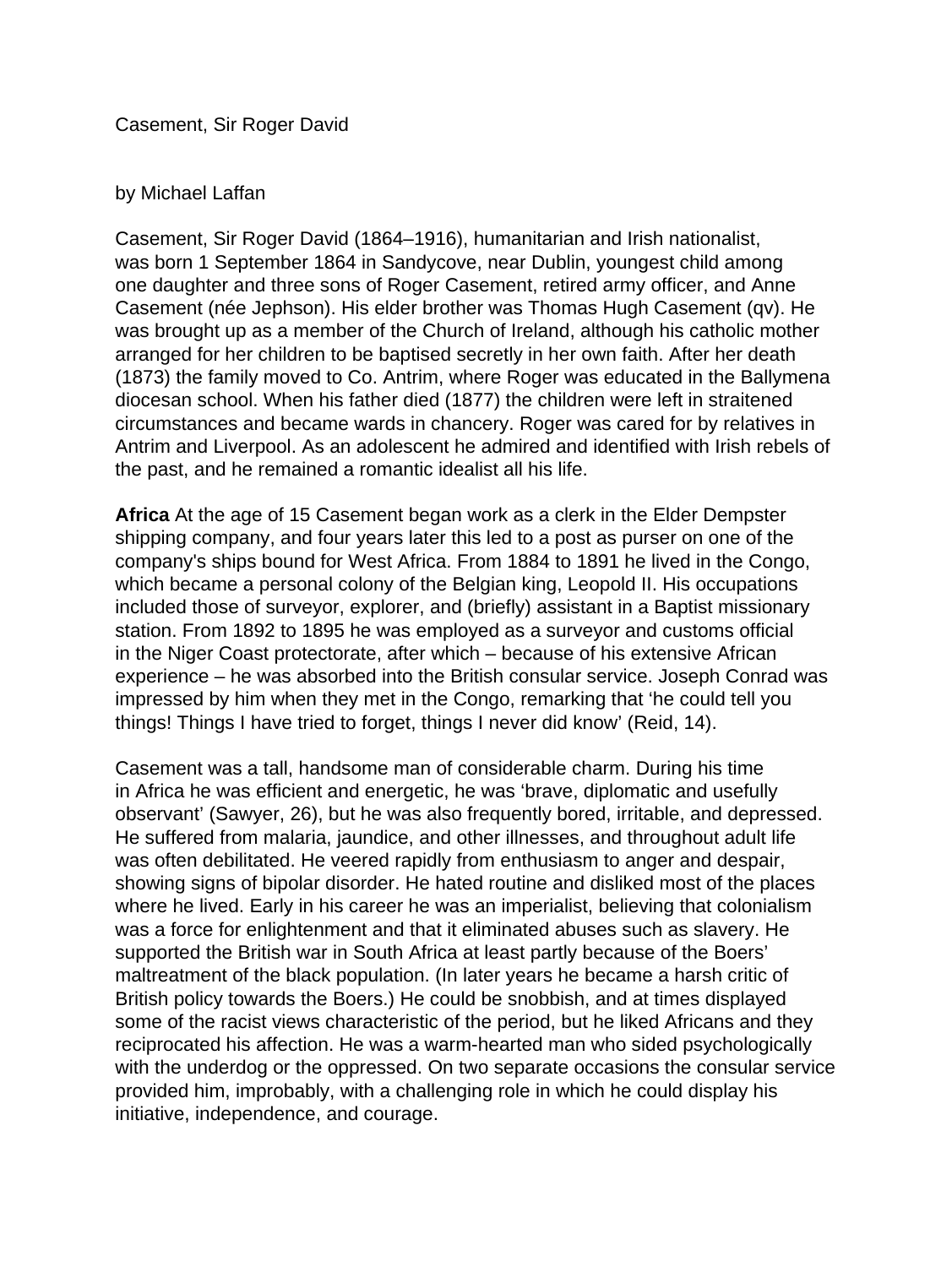After serving in Luanda and Lourenço Marques (later Maputo), Casement went back to the Congo as British consul. The turning point in his career came in 1903 when he was ordered to investigate reports of atrocities carried out by Leopold's agents. He rented a steamboat and travelled to remote areas of the Upper Congo, remarking that he was ceasing to be a consul; he had become a criminal investigator (Ó Siocháin & O'Sullivan, 37). In the course of his journey he encountered plentiful evidence that the collection of rubber was associated with forced labour, extortionate taxes, mutilation, murder and depopulation; he observed colonialism in its most brutal form.

In February 1904 Casement's report on the Congo was published as a sixty-page government white paper. It was well structured, solidly factual, and detached in tone – in contrast to the intemperate and emotional style that characterised much of his correspondence. It was a formidable indictment of a system based on oppression and cruelty. He was aggrieved when the Foreign Office watered down his original version, describing the final result as 'cooked and garbled' (Inglis, 86), and felt that he was inadequately supported against Leopold's counter-attack. Nonetheless his findings were confirmed by an international commission appointed by the king, and his report was one of several pressures that led the Belgian government to take over the administration of the Congo in 1908. His achievements were recognised by his inclusion as CMG in Edward VII's 1905 birthday honours list, but this gave him no satisfaction; he never opened the parcel containing the insignia of his award. More significantly, they also led him to establish a close working relationship with E. D. Morel and other critics of colonial abuses.

**South America** Partly for reasons of ill health Casement interrupted his consular career in 1904–6 to spend eighteen months in Ireland and Britain, and for most of this time he was seconded without pay. In Ireland, as abroad, he was peripatetic; he had no home or base, and he stayed in lodgings, hotels, and the houses of friends. He became a committed Irish nationalist who supported the ideals of 'Irish Ireland', and in particular the revival of the Irish language. He excused his continuing membership of the consular service, which he loathed, by the fact that he could (and often did) give away much of his salary. While he was parsimonious in small matters he was always extravagantly generous in his financial assistance to individuals or groups that won his sympathy – such as wayward members of his family, Morel's Congo Reform Association, and an Irish-speaking community in Co. Galway.

He was a difficult subordinate and the Foreign Office was reluctant to reemploy him, but in 1906 he rejoined the consular service and took up the first of a series of postings in Brazil. These culminated in his appointment as consul-general in Rio de Janeiro. Although he continued to be efficient in the conduct of his duties, he became increasingly frustrated, and disliked the Brazilian people. During this 'exile' his commitment to Irish causes deepened. But he was aroused by a new challenge: he was directed to investigate reports of atrocities in the region of the Putumayo, a remote tributary of the Amazon. In its collection of rubber the Peruvian Amazon Co.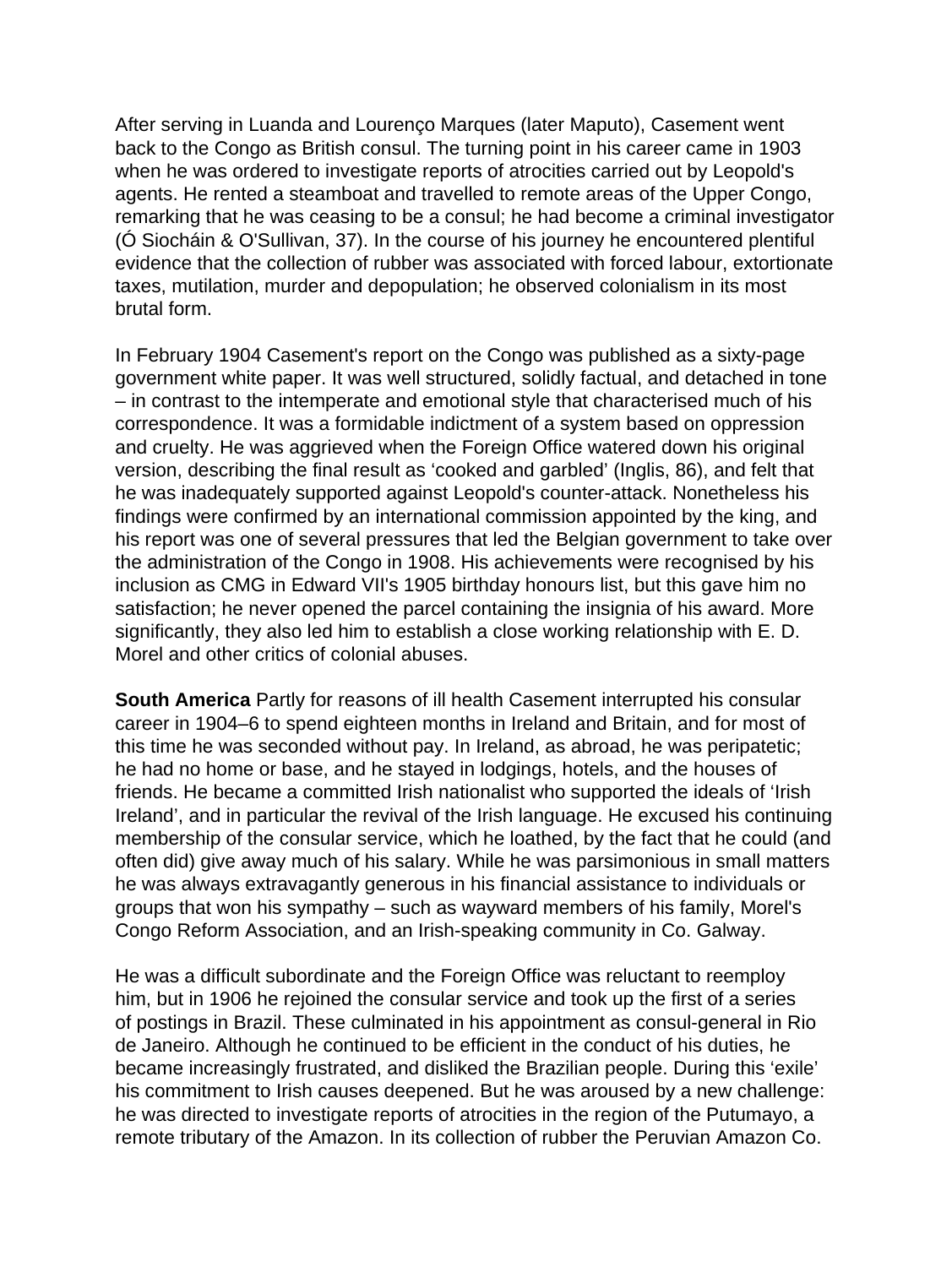was accused of exploiting not only local Amerindians, but also some British subjects from Barbados. This new task seemed to replicate his experiences in the Congo.

In August 1910 Casement joined a commission of inquiry established by the company. Once more he was a diligent and persevering investigator, interviewing victims and witnesses, keeping detailed records, and taking photographs. He discovered that many of the indigenous population of the Putumayo were treated as slaves, and that practices such as flogging, rape, starvation, mutilation, and murder were commonplace. He wrote a second report for the Foreign Office, which he completed in March 1911, and then returned for another visit to the Amazon. His report attracted widespread publicity and praise when it was eventually published, but in practice it did little to improve the conditions of the inhabitants of the Putumayo. Ultimately they were saved not by the intervention of foreign consuls and governments but by the collapse of the market for wild rubber.

Casement had become a dissident within the consular service and (despite his graceful acknowledgment) was embarrassed by the award of a knighthood in 1911. He became even more committed to Irish causes and advocated a fully independent Ireland – which he believed could be achieved with German assistance. In August 1913 he retired at last from the Foreign Office. Until then he was better known abroad than at home, having spent more than thirty years in Britain, Africa, and South America; only now, aged almost 49, did he begin to play a significant role in Irish affairs.

**Nationalist and rebel** At first Casement tried to win over Ulster protestants to Irish nationalism, and his predictable failure threw him into one of his many fits of depression (although to the end of his life he persisted in his belief that unionists and nationalists could join forces). But the formation of the Irish Volunteers in November 1913 provided him with a new role and a new crusade. He became a member of their provisional committee and travelled around the country, organised paramilitary units, made speeches, and relished what he described as intrigue and gross sedition. He believed that not merely would the creation of a Volunteer force strengthen the hand of Irish nationalists, but it would also provide the Irish people with much-needed discipline.

Casement took the initiative in the Volunteers' most spectacular exploit, the Howth gun-running of July 1914. In contrast to the inactivity displayed by most members of the IRB, he and a small number of friends decided to follow the example of the Ulster Volunteers and to import guns from Continental Europe. Together with Erskine Childers (qv), Alice Stopford Green (qv), Bulmer Hobson (qv), and a few others, he organised the purchase of 1,500 rifles and ammunition in Belgium and their transportation to Ireland. Some of these weapons were used two years later in the Easter rising.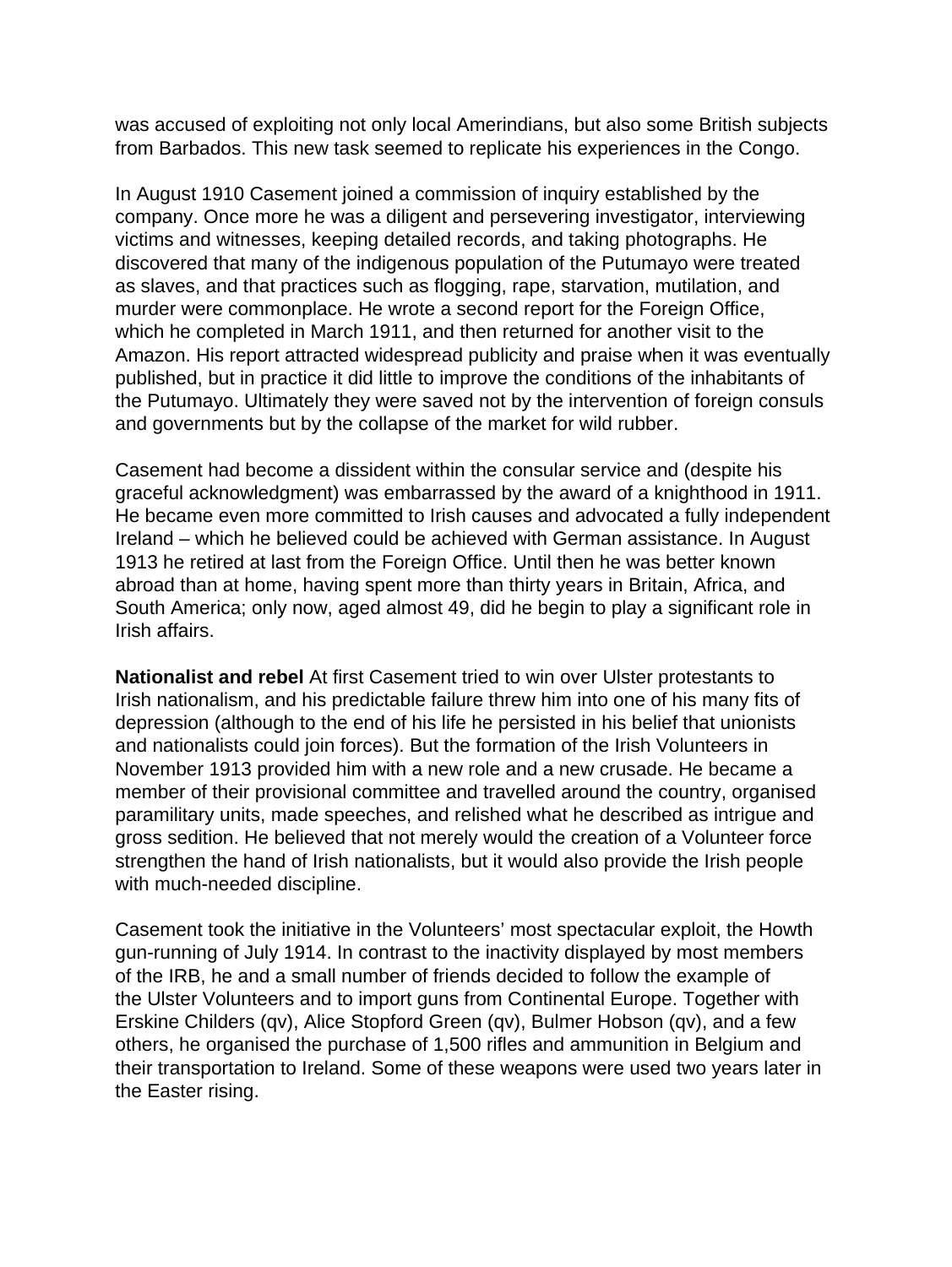Casement was always impatient and impetuous, and by the time that the arms were delivered to Howth he had already arrived in the US with the aim of raising funds for the Volunteers. The success of the gun-running made him a hero among Irish-Americans, but the outbreak of the first world war a week later soon distracted attention from Irish affairs. The results of his campaign were disappointing. He wrote an incautious letter to the *Irish Independent* in which he claimed that Ireland's real enemy was Britain and not Germany, thereby ruling out his return to Ireland. Instead he travelled to Berlin in October 1914 as the envoy of Irish-American leaders. He persuaded the German government to declare that if its forces landed in Ireland they would do so as liberators. Later he had a friendly interview with Chancellor Bethmann Hollweg – but he was already accustomed to the company of the powerful, having met King Leopold in Brussels and President Taft in Washington. His actions disconcerted the British authorities, and he was flattered by reports that a substantial sum of money would be paid in return for information leading to his capture.

Otherwise the eighteen months he spent in Germany were a failure. He tried to induce captured Irish prisoners of war to change sides and to join an 'Irish brigade' which would support the central powers by liberating Ireland – or, alternatively, Egypt. His methods were clumsy and the response was disillusioning: he secured only fifty-six recruits from a total of about 2,300 prisoners. Casement's communications with friends and allies in Ireland, Britain, and the US were equally inept. He encouraged the Germans to assist an Irish rebellion but he became dismayed by what he saw as their inadequate commitment, describing their plans (almost prophetically) as 'practically three men in a boat to invade a kingdom' (Reid, 335). He denounced them with the same fervour with which he had earlier abused Belgians, Brazilians, Americans, Irish unionists, home rulers, and various others. His health was wretched, and he was often lonely and depressed.

Casement believed that an Irish insurrection would be crushed unless it received substantial assistance from Germany, and when it became clear that adequate help would not be forthcoming he decided to travel to Ireland and try to prevent the planned rebellion from taking place. The Germans obligingly sent him there by submarine, and it was intended that he would arrive on Good Friday, at the same time as a ship carrying a modest supply of arms. The two vessels failed to rendezvous in Tralee Bay, but Casement, accompanied by Robert Monteith (qv) and Daniel Bailey, set off for the shore in a dinghy. It capsized, and Casement landed on Banna Strand ill, drenched, and exhausted. He hid and waited for his companions to return with assistance, but was soon captured. He persevered with his original intentions, and while under arrest he tried to send a message to Dublin, warning that the rebellion should be aborted. He was brought to London, and during his interrogation in Scotland Yard on Easter Sunday asked to be allowed to communicate with the rebel leaders to persuade them to call off the insurrection. This was not permitted.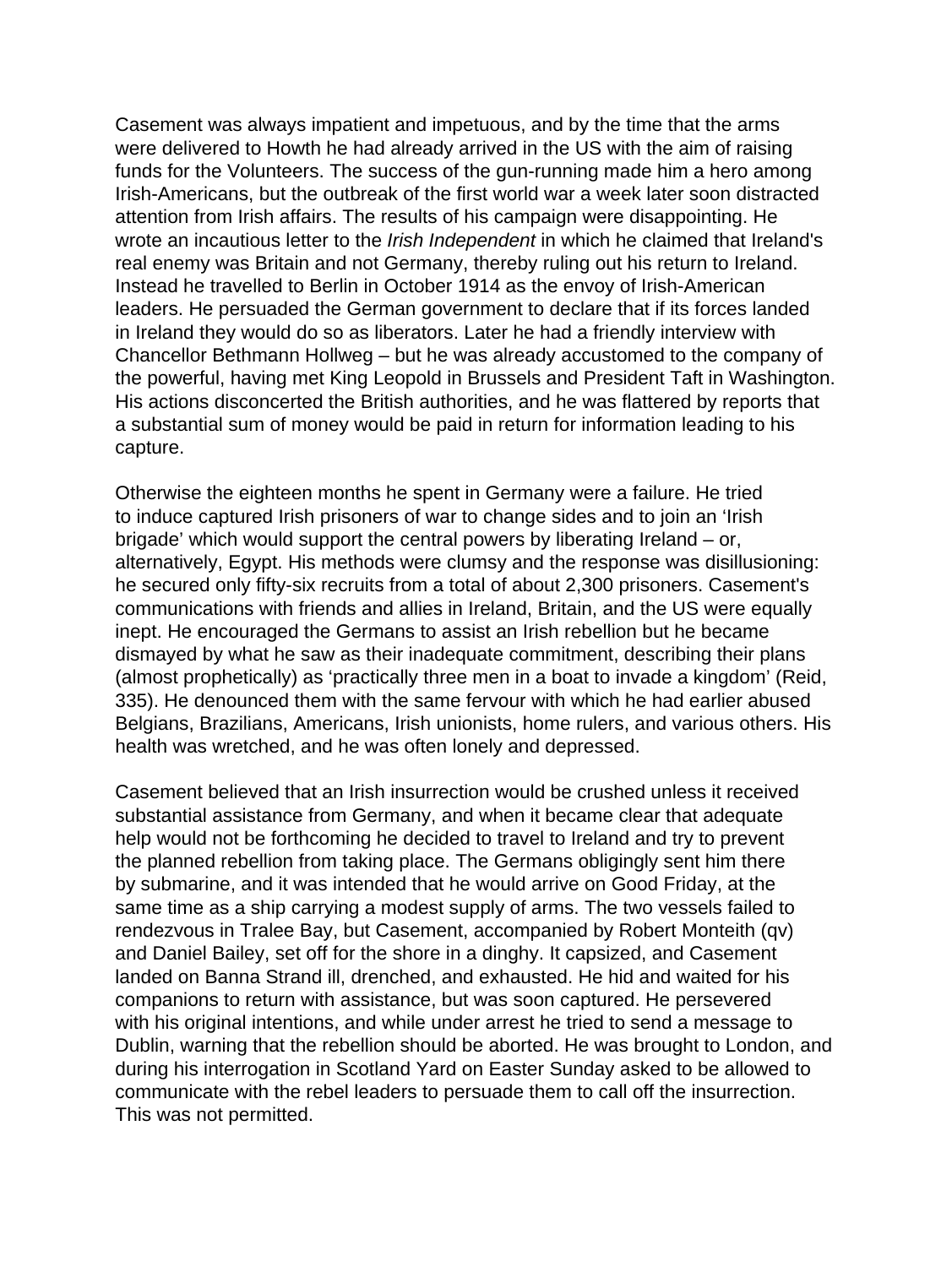After the suppression of the Easter rising Casement was tried for treason in the Old Bailey in June 1916. The case against him was based on a statute of 1351 which, in translation from the original Norman French, defined treason as 'levying war against the king or being adherent to the king's enemies in his realm, giving them aid and comfort in the realm or elsewhere'. He was accused of having tried to recruit Irish prisoners of war to form an Irish brigade which would fight the British, and of having participated in a German expedition to Ireland. His counsel, A. M. Sullivan (qv), argued that any treason of which he was guilty had taken place outside the realm, but this plea was not allowed. Sullivan also failed in his more reasonable effort to link Casement's actions with the plans for rebellion made by the Ulster Volunteers – in which they had been supported by F. E. Smith, who was now attorney general and counsel for the prosecution. Neither side mentioned the fact that Casement had landed in Ireland in an effort to prevent the rising. The prosecution remained silent because such evidence would complicate its case for treason, and the defence because Casement did not wish to repudiate the rebels. In any case, he was obviously guilty of treason while in Germany. Among the witnesses were some of the prisoners of war whose loyalty he had tried to subvert and who had (foolishly or cynically) been returned by the Germans as part of a prisoner-exchange.

After a trial lasting four days the jury took less than an hour on 29 June to declare Casement guilty. Following an old Irish tradition he made an eloquent speech from the dock. He ridiculed the 1351 statute, claimed that he should be judged only by an Irish jury (particularly since he had landed in Ireland rather than in Britain), praised the Ulster Volunteers, and argued that Irishmen should fight for their freedom at home rather than abroad. His knighthood was cancelled the day after his conviction. An appeal against his sentence was rejected on 24 July, and Casement was hanged on 3 August 1916, a day after he had been received into the catholic church. He was buried in Pentonville jail, and his remains were returned to Ireland only in February 1965. After an elaborate state funeral they were reburied in Glasnevin cemetery.

**The diaries** Even before Casement's trial British officials circulated portions of diaries, supposedly written by him, in which the author described homosexual encounters with young men and adolescents. They contained numerous accounts of partners' physical details and of payments made. Their circulation to journalists and to influential figures in Ireland, Britain, and the US was designed to blacken his reputation and to undermine any movement for clemency. In the probable event of his execution they would also help to prevent his being viewed as a martyr. The tactic succeeded in the first of these objectives. At a time when homosexual tastes and practices were widely loathed, several among those who were shown the diaries chose not to involve themselves in the appeal for a reprieve.

Over many decades some of Casement's supporters claimed that the diaries were forged. There were strong arguments in favour of such a view: none of his friends and acquaintances suspected he was a homosexual; accounts of the diaries' discovery were inconsistent; the 'black' or compromising diaries related to the years